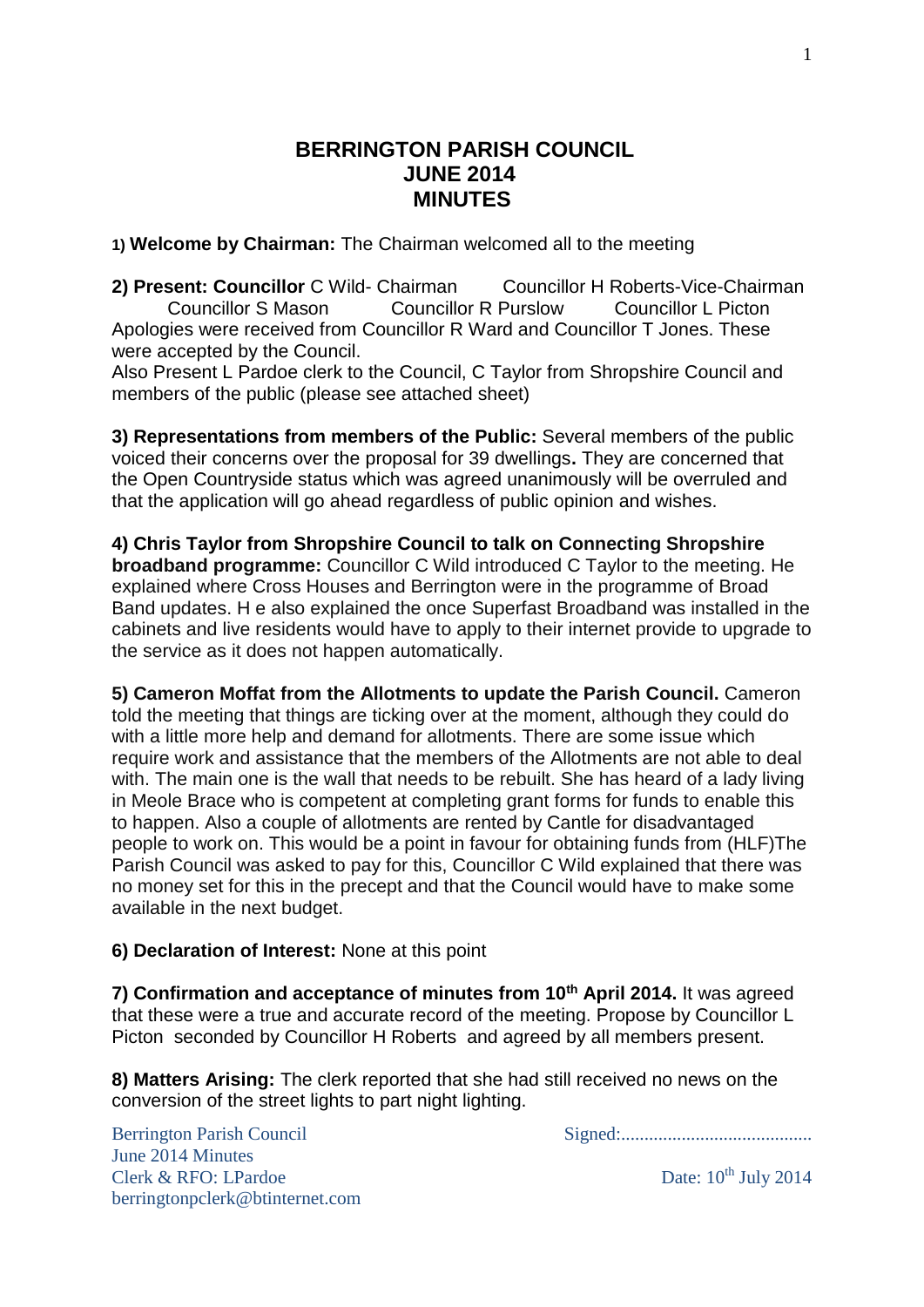She reported that whilst Severn Trent have finally sorted out the Water Rates for the Community Centre there is no news on whether the leak is fixed or not. Following the resignation of Councillor L Rowlands there was not a call for a bye election so the Parish Council can no co-opt a new member for the Parish Council. The Fly tipping incident has been investigated by Shropshire Councils Environmental Team

**9) Highways: i)** clerk reported that the yellow lines at The Chestnuts is being handled by Ringway and Shropshire Council are chasing this up.

ii) Councillors to reports on Highways matters

## **10) Financial Matters:**

i) Bank Reconciliation for Month End May 2014. It was agreed to accept the Bank Reconciliation as presented by the clerk; Proposed by Councillor R Purslow ; seconded by Councillor S Mason and agreed by all members present.

ii) Accounts for payment: - list to be circulated at the meeting. . It was agreed to pay the accounts as presented by the clerk; Proposed by Councillor R Purslow; seconded by Councillor S Mason and agreed by all members present.

| 000922 | Shed Publishing | Pump                      | 270.00  |
|--------|-----------------|---------------------------|---------|
| 000923 | Severn Trent    | Water to Community Centre | 14.87   |
| 000924 | E-on            | Maintenance               | 336.49  |
| 000925 | E-on            | Repairs                   | 100.14  |
| 000926 | J Griffiths     | <b>Internal Audit</b>     | 70.00   |
| 000927 | L Pardoe        | May Sal & Exp             | 403.91  |
|        |                 | Total                     | 1195.41 |

iii) Council to consider the purchase of external hard drive for safe keeping of files It was agreed to authorise the clerk to purchase an external hard drive for the Parish Council files. Proposed by Councillor L Picton and seconded by Councillor R Purslow and agreed by all members present.

iv) Council to receive Internal Audit Report. . It was agreed to accept the Internal Audit as presented by the clerk; proposed by Councillor R Purslow; seconded by Councillor S Mason and agreed by all members present.

v) Clerk to report on Severn Trent water bill for Community Centre. Severn Trent has now sent a bill for £14.87 for the water for the Community Centre.

#### **11) Planning Matters:- Clerk to report on earlier applications:**

• Reference: 14/01243/FUL Address: Pool Cottage, 12 Berrington, Shrewsbury, SY5 6HA Proposal: Erection of a garage (amendment to siting reference 12/02217/FUL) Parish Council made no comments on this application. *Permission granted.*

Berrington Parish Council Signed:......................................... June 2014 Minutes Clerk & RFO: LPardoe Date: 10<sup>th</sup> July 2014 berringtonpclerk@btinternet.com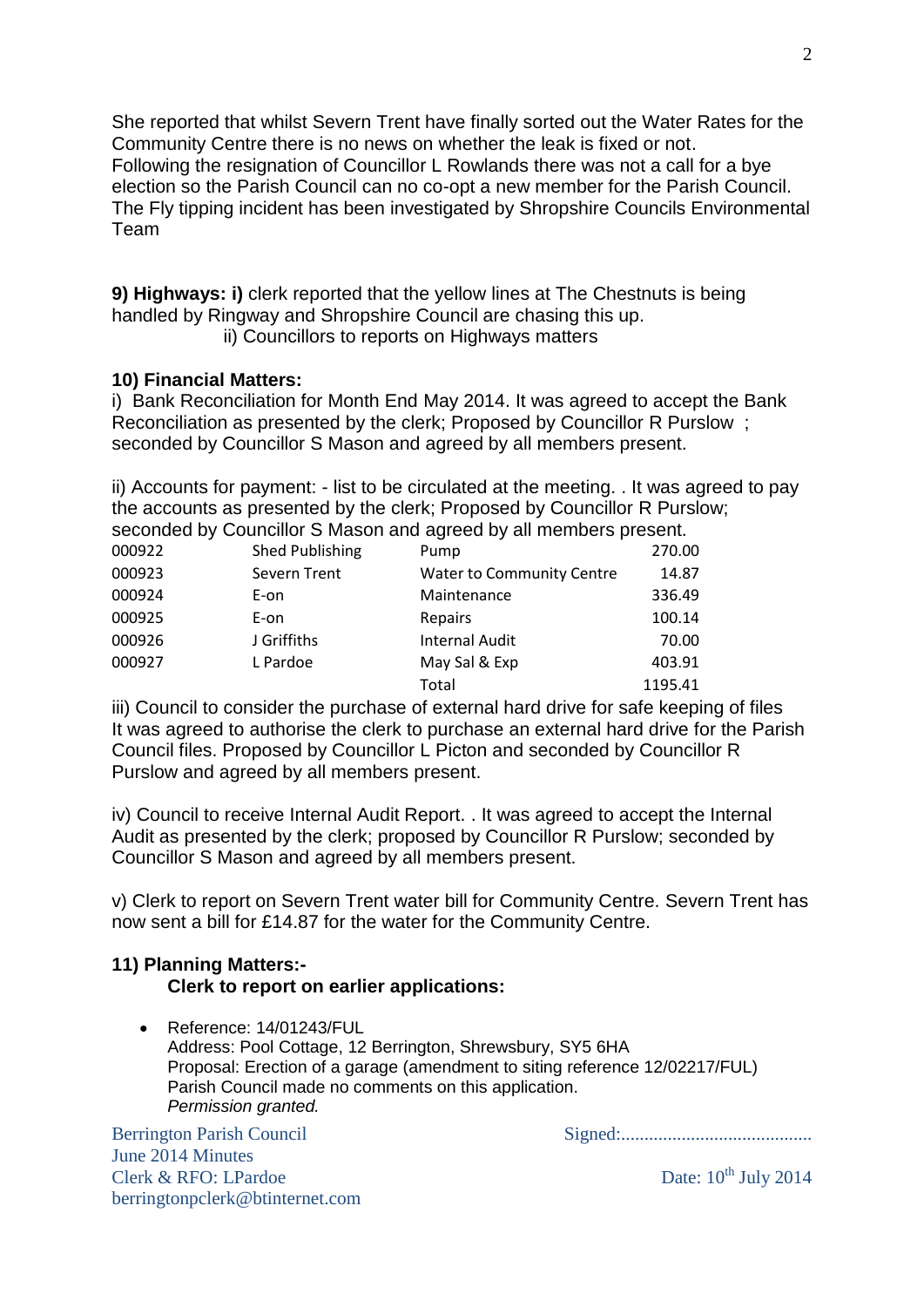## **Council to consider new applications:**

 Reference: 14/02069/FUL Address: 11 Lower Cross, Cross Houses, Shrewsbury, SY5 6JU Proposal: Erection of a single storey extension with pitched roofs to front, side, and rear following partial demolition of existing porch and kitchen. *Permission granted*

## **Consider any new applications received after 30th May**

- Reference: 14/02069/FUL; Address: 11, Lower Cross, Cross Houses, Shrewsbury. SY5 6JU Proposal: Erection of single storey extensions with pitched roofs to front, side and rear following partial demolition of existing porch & kitchen. *After discussion it was agreed to offer no comment to this application.*
- Reference:14/02406/OUT; Address; Proposed Residential Development South of Holcroft Way, Cross Houses, Shrewsbury, Shropshire.

Proposal: Outline application for large scale mixed residential development to include means of access: of access.

*The Parish Council does not support this application as Berrington is designated as Open Countryside and this is in conflict with that. A public meeting is to be held on Thursday 19th June for residents to meet and express their opinions and concerns. Further details of objections to follow after the Public Meeting*.

#### **12) Risk Assessment: Council to review, consider and adopt Risk Assessment Documents.**

It was agreed to adopt the General Risk Assessment and Financial Risk Assessment Documents as being accurate and relevant for the Council Proposed by Councillor H Roberts seconded by Councillor L Picton and agreed by all members present. The Chairman signed these in the presence of the Council.

The clerk was asked to contact Greenbelt and request a sight of the ROSPA reports for the Play Areas in Crosshouses.

# **13) Asset Register: Council to agree Asset Register:** It was agreed to accept the

Asset Register as presented by The Clerk as being correct and signed by the Chairman in the presence of the Council; Proposed by Councillor H Roberts ; seconded by Councillor L Picton and agreed by all members present.

#### **14) Correspondence Received:** list to be circulated at the meeting

#### **15) Parish Matters:**

Councillor R Purslow reported that the first streetlight in the village on the road from Shrewsbury is overgrown. *Clerk to request National Trust to trim the hedge.*

Berrington Parish Council Signed:......................................... June 2014 Minutes Clerk & RFO: LPardoe Date: 10<sup>th</sup> July 2014 berringtonpclerk@btinternet.com